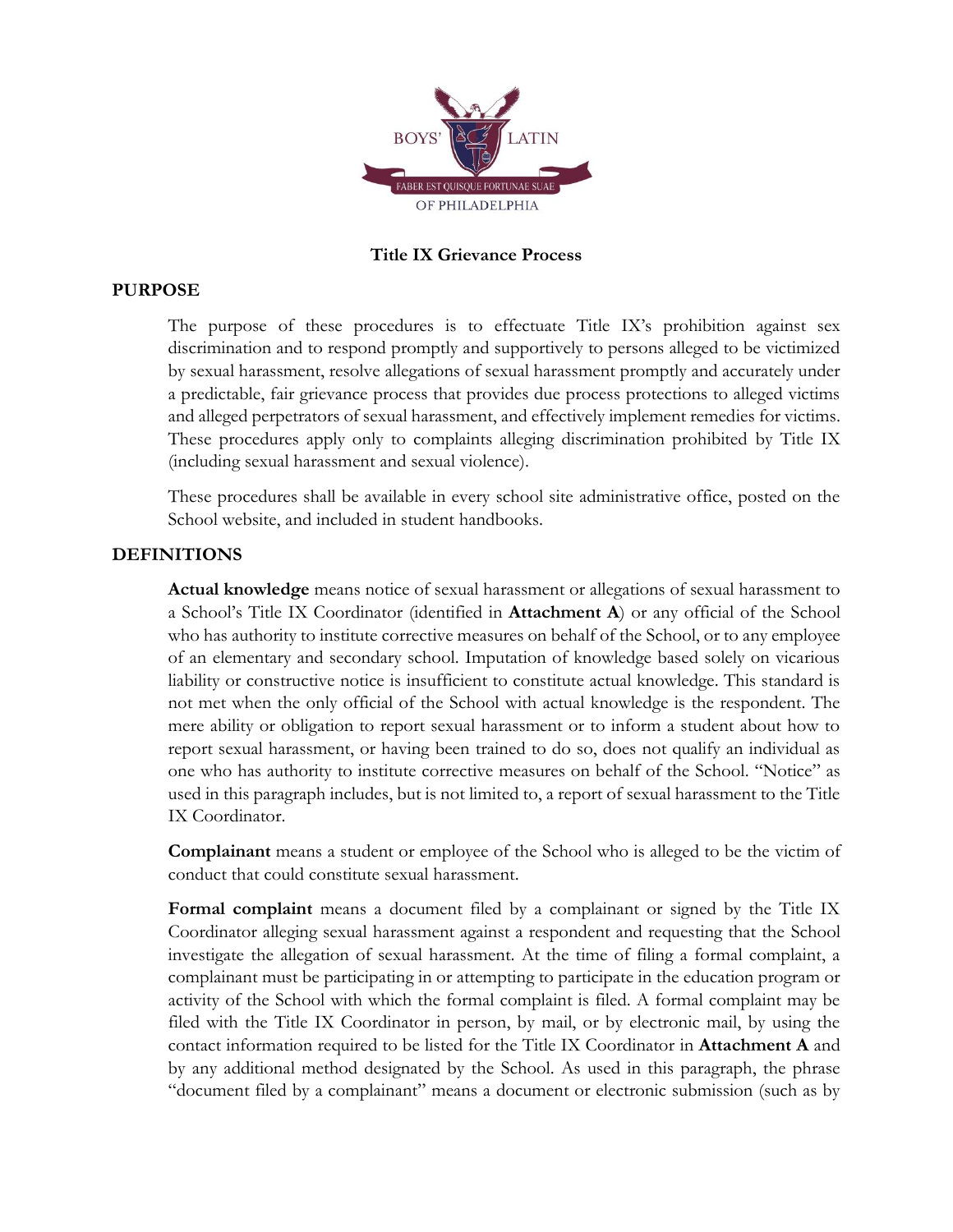electronic mail or through an online portal provided for this purpose by the School) that contains the complainant's physical or digital signature, or otherwise indicates that the complainant is the person filing the formal complaint. The Form attached as **Attachment B** may be used for the submission of the Formal Complaint but is not required.

Parties means Complainant(s) and Respondent(s).

**Respondent** means an individual who has been reported to be the perpetrator of conduct that could constitute sexual harassment.

**Sexual harassment** means conduct on the basis of sex that satisfies one or more of the following:

- A. An employee of the School conditioning the provision of an aid, benefit, or service of the School on an individual's participation in unwelcome sexual conduct;
- B. Unwelcome conduct determined by a reasonable person to be so severe, pervasive, and objectively offensive that it effectively denies a person equal access to the School's education program or activity; or
- C. Sexual assault, dating violence, domestic violence, or stalking.

**Sexual assault** means an offense classified as a forcible or nonforcible sex offense under the uniform crime reporting system of the Federal Bureau of Investigation.

**Dating violence** means violence committed by a person:

- A. Who is or has been in a social relationship of a romantic or intimate nature with the victim; and
- B. Where the existence of such a relationship shall be determined based on a consideration of the following factors:
	- i. The length of the relationship.
	- ii. The type of relationship.
	- iii. The frequency of interaction between the persons involved in the relationship.

**Domestic violence** includes felony or misdemeanor crimes of violence committed by a current or former spouse or intimate partner of the victim, by a person with whom the victim shares a child in common, by a person who is cohabitating with or has cohabitated with the victim as a spouse or intimate partner, by a person similarly situated to a spouse of the victim under the domestic or family violence laws of the jurisdiction receiving grant monies, or by any other person against an adult or youth victim who is protected from that person's acts under the domestic or family violence laws of the jurisdiction.

**Stalking** means engaging in a course of conduct directed at a specific person that would cause a reasonable person to: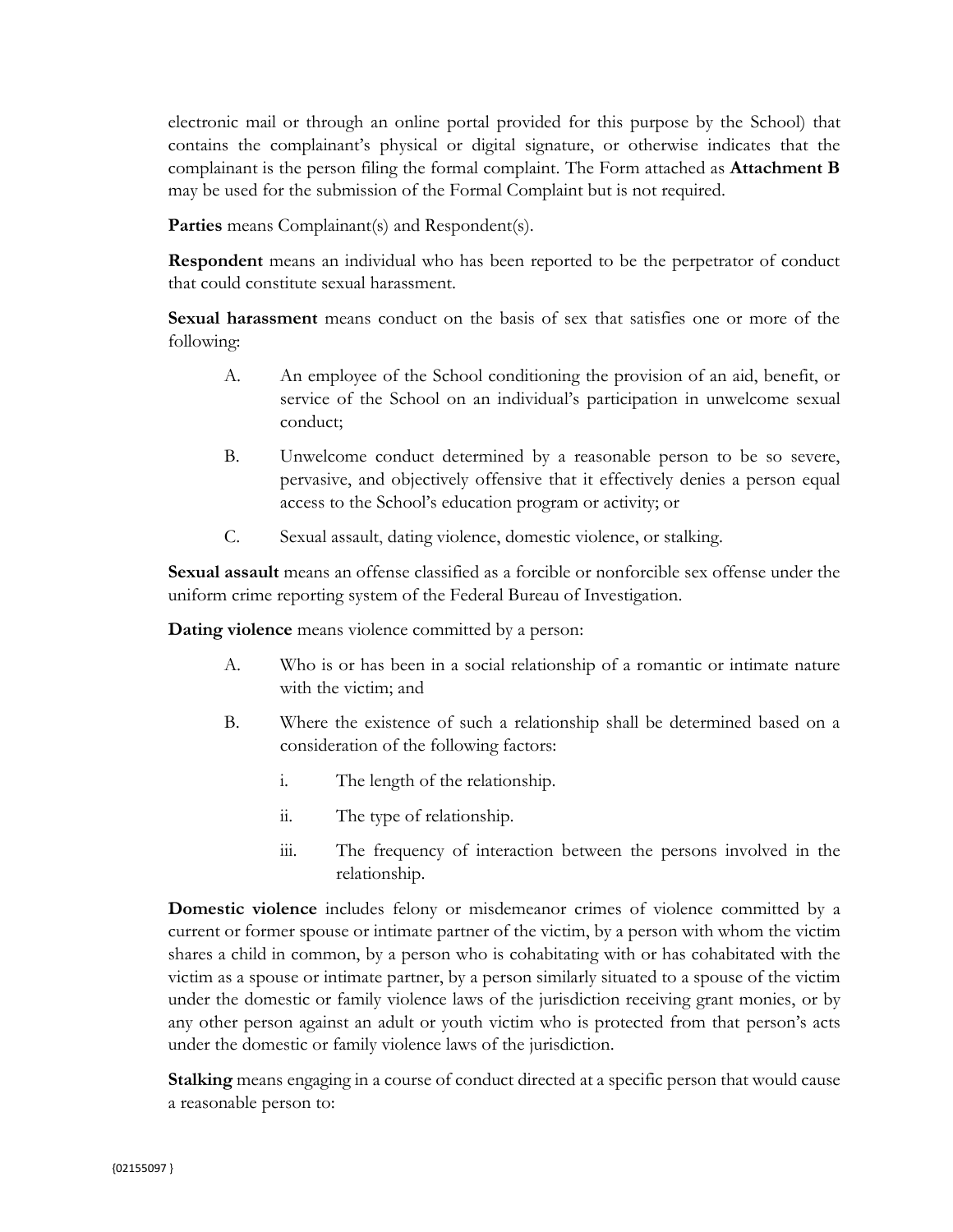- A. Fear for his or her safety or the safety of others; or
- B. Suffer substantial emotional distress.

**Day**, for the purpose of the calculation of days in complaint processing, except as otherwise expressly provided, shall exclude Saturdays, Sundays, and federal, state and school holidays or closures.

**Supportive measures** means non-disciplinary, non-punitive individualized services offered as appropriate, as reasonably available, and without fee or charge to the complainant or the respondent before or after the filing of a formal complaint or where no formal complaint has been filed. Such measures are designed to restore or preserve equal access to the School's education program or activity without unreasonably burdening the other party, including measures designed to protect the safety of all parties or the School's educational environment, or deter sexual harassment. Supportive measures may include counseling, extensions of deadlines or other course-related adjustments, modifications of work or class schedules, campus escort services, mutual restrictions on contact between the parties, changes in work or housing locations, leaves of absence, increased security and monitoring of certain areas of the campus, and other similar measures. The School must maintain as confidential any supportive measures provided to the complainant or respondent, to the extent that maintaining such confidentiality would not impair the ability of the School to provide the supportive measures. The Title IX Coordinator is responsible for coordinating the effective implementation of supportive measures.

# **GENERAL RESPONSE TO SEXUAL HARASSMENT**

If and when the School obtains actual knowledge of sexual harassment in an education program or activity of the School against a person in the United States, it must respond promptly in a manner that is not deliberately indifferent. The School is deliberately indifferent only if its response to sexual harassment is clearly unreasonable in light of the known circumstances. "Education program or activity" includes locations, events, or circumstances over which the School exercised substantial control over both the respondent and the context in which the sexual harassment occurs. The School's response must treat complainants and respondents equitably by offering supportive measures as defined above to a complainant, and by following its grievance process before the imposition of any disciplinary sanctions or other actions that are not supportive measures against a respondent. The Title IX Coordinator must promptly contact the complainant to discuss the availability of supportive measures, consider the complainant's wishes with respect to supportive measures, inform the complainant of the availability of supportive measures with or without the filing of a formal complaint, and explain to the complainant the process for filing a formal complaint.

**Response to a formal complaint.** In response to a formal complaint, the School must follow its grievance process. With or without a formal complaint, the School must comply with the previous subsection.

**Emergency removal.** Nothing in this process precludes the School from removing a respondent from the School's education program or activity on an emergency basis, provided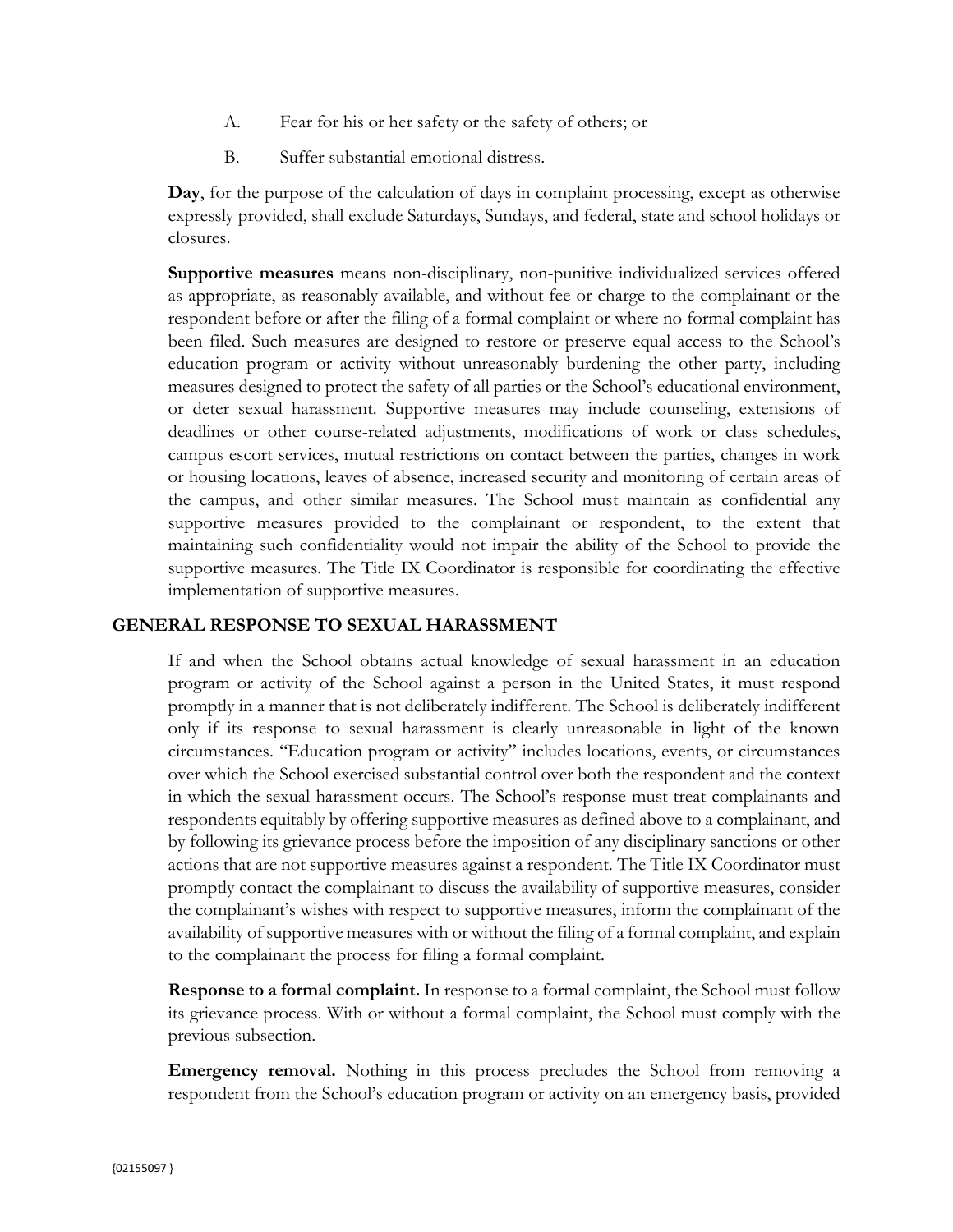that the School undertakes an individualized safety and risk analysis, determines that an immediate threat to the physical health or safety of any student or other individual arising from the allegations of sexual harassment justifies removal, and provides the respondent with notice and an opportunity to challenge the decision immediately following the removal. This provision may not be construed to modify any rights under the Individuals with Disabilities Education Act, Section 504 of the Rehabilitation Act of 1973, or the Americans with Disabilities Act.

**Administrative leave.** Nothing in this subpart precludes the School from placing a nonstudent employee respondent on administrative leave during the pendency of its grievance. This provision may not be construed to modify any rights under Section 504 of the Rehabilitation Act of 1973 or the Americans with Disabilities Act.

## **BASIC REQUIREMENTS FOR GRIEVANCE PROCESS**

This process requires the School to:

- A. Treat complainants and respondents equitably by providing remedies to a complainant where a determination of responsibility for sexual harassment has been made against the respondent. Remedies must be designed to restore or preserve equal access to the School's education program or activity. Such remedies may include the same individualized services described elsewhere in this grievance process as "supportive measures"; however, remedies need not be non-disciplinary or non-punitive and need not avoid burdening the respondent;
- B. Require an objective evaluation of all relevant evidence including both inculpatory and exculpatory evidence – and provide that credibility determinations may not be based on a person's status as a complainant, respondent, or witness;
- C. Require that any individual designated by the School as a Title IX Coordinator, investigator, decision maker, or any person designated by the School to facilitate an informal resolution process, not have a conflict of interest or bias for or against complainants or respondents generally or an individual complainant or respondent. The School must ensure that Title IX Coordinators, investigators, decision makers, and any person who facilitates an informal resolution process, receive training on the definition of sexual harassment, the scope of the School's education program or activity, how to conduct an investigation and grievance process including hearings, appeals, and informal resolution processes, as applicable, and how to serve impartially, including by avoiding prejudgment of the facts at issue, conflicts of interest, and bias. The School must ensure that decision makers receive training on any technology to be used at a live hearing and on issues of relevance of questions and evidence, including when questions and evidence about the complainant's sexual predisposition or prior sexual behavior are not relevant, as set forth elsewhere in this grievance process. The School also must ensure that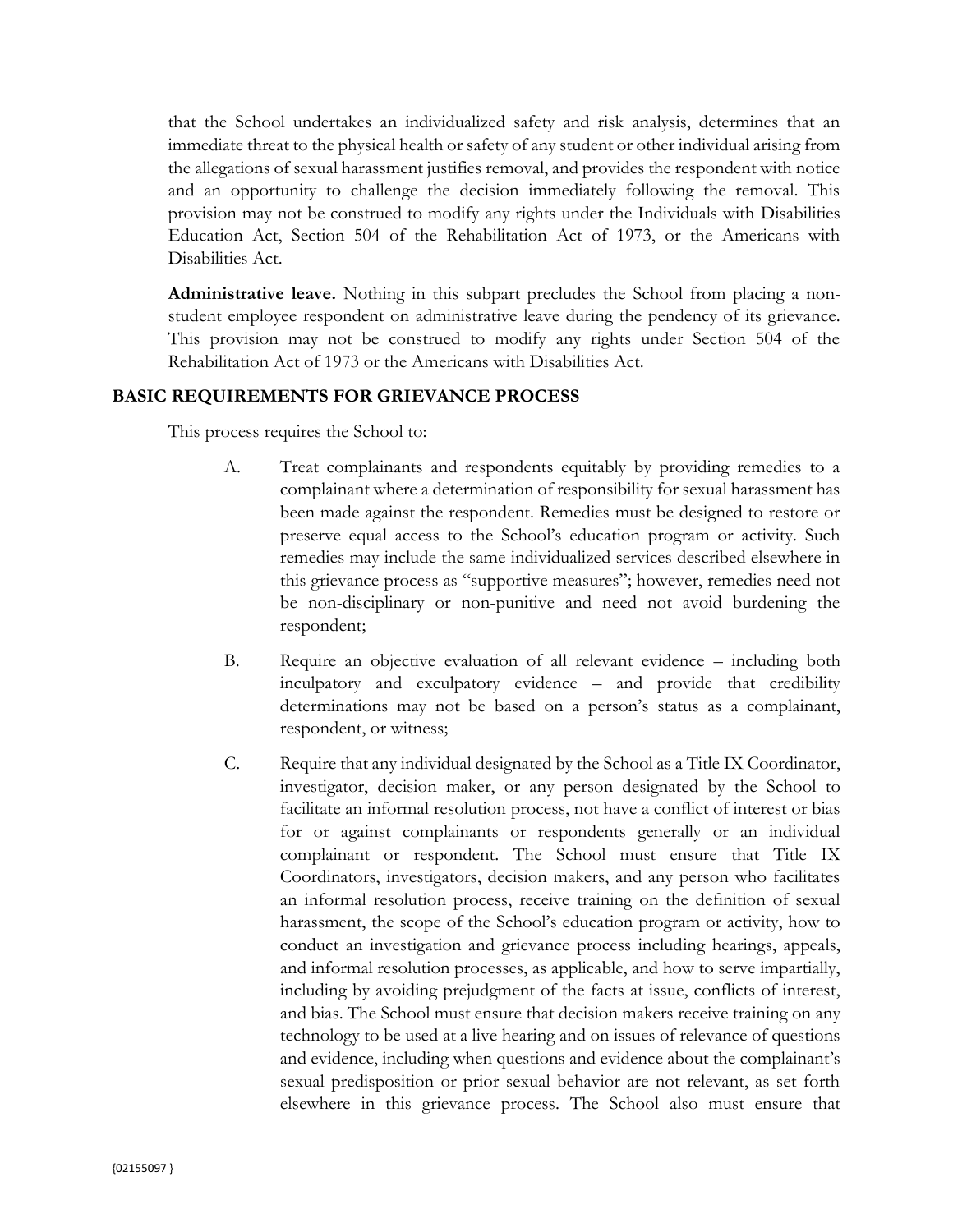investigators receive training on issues of relevance to create an investigative report that fairly summarizes relevant evidence, as set forth elsewhere in this grievance process. Any materials used to train Title IX Coordinators, investigators, decision makers, and any person who facilitates an informal resolution process, must not rely on sex stereotypes and must promote impartial investigations and adjudications of formal complaints of sexual harassment;

- D. Include a presumption that the respondent is not responsible for the alleged conduct until a determination regarding responsibility is made at the conclusion of the grievance process;
- E. Include reasonably prompt time frames for conclusion of the grievance process, including reasonably prompt time frames for filing and resolving appeals and informal resolution processes if the School offers informal resolution processes, and a process that allows for the temporary delay of the grievance process or the limited extension of time frames for good cause with written notice to the complainant and the respondent of the delay or extension and the reasons for the action. Good cause may include considerations such as the absence of a party, a party's advisor, or a witness; concurrent law enforcement activity; or the need for language assistance or accommodation of disabilities;
- F. Describe the range of possible disciplinary sanctions and remedies or list the possible disciplinary sanctions and remedies that the School may implement following any determination of responsibility;
- G. State whether the standard of evidence to be used to determine responsibility is the preponderance of the evidence standard or the clear and convincing evidence standard, apply the same standard of evidence for formal complaints against students as for formal complaints against employees, including faculty, and apply the same standard of evidence to all formal complaints of sexual harassment;
- H. Include the procedures and permissible bases for the complainant and respondent to appeal;
- I. Describe the range of supportive measures available to complainants and respondents; and
- J. Not require, allow, rely upon, or otherwise use questions or evidence that constitute, or seek disclosure of, information protected under a legally recognized privilege, unless the person holding such privilege has waived the privilege.

## **PROCEDURAL REQUIREMENTS**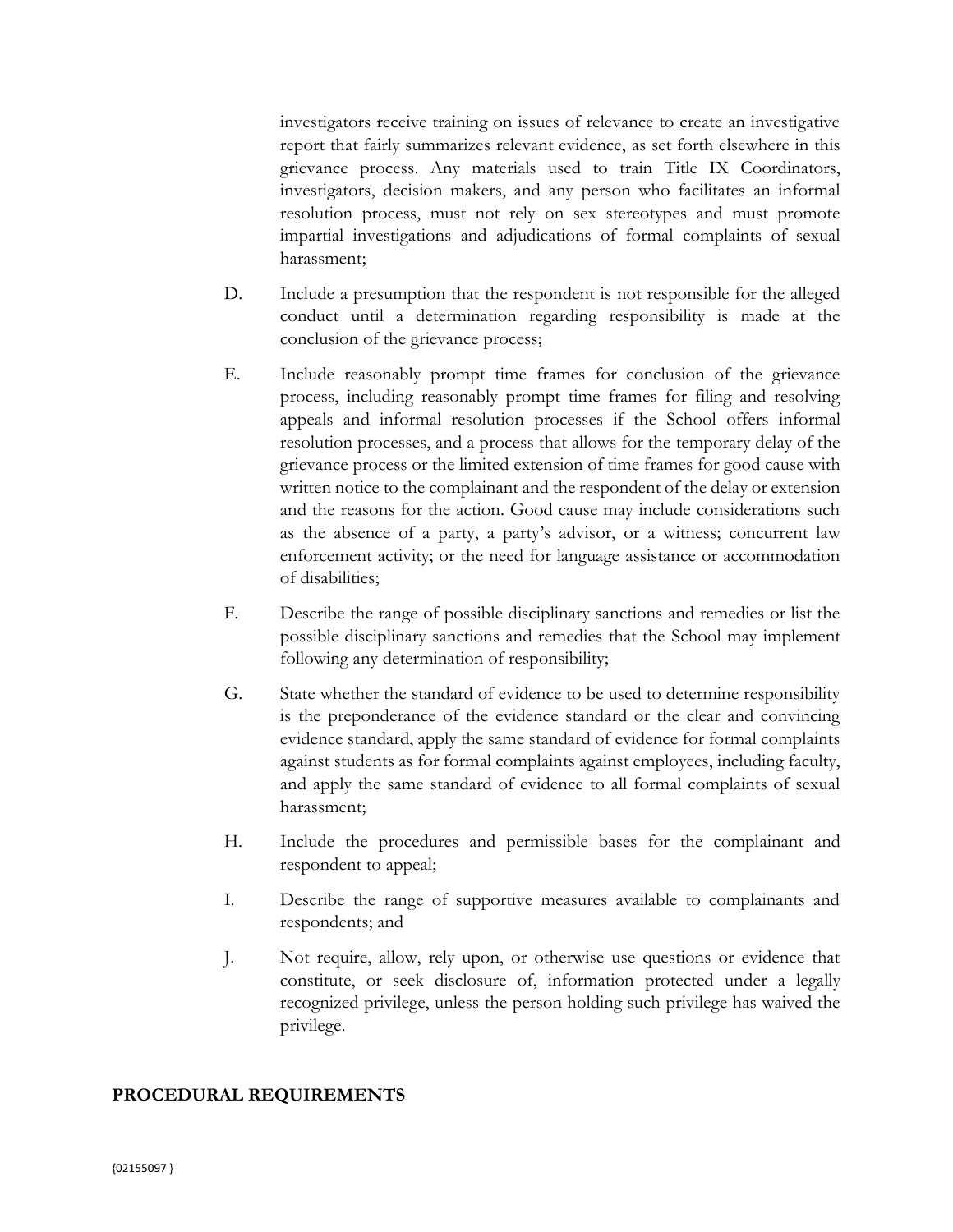- A. **Time Limits.** A complaint under this procedure should be filed as soon as possible after the time of occurrence and within 180 calendar days of the alleged violation(s) of Title IX. Failure of a complainant or appellant to comply with any time limitation in the complaint procedure may result in dismissal of the complaint and/or denial of the appeal. Dismissal shall not preclude the individual's right to pursue the complaint through other appropriate external agencies.
- B. **Notice of allegations.** Upon receipt of a formal complaint, the Title IX Coordinator must provide the following written notice to the parties who are known in the form (using **Attachment C**).

## C. **Dismissal of a formal complaint.**

- (i) The School must investigate the allegations in a formal complaint. If the conduct alleged in the formal complaint would not constitute sexual harassment as defined above even if proved or did not occur in the School's education program or activity then the School shall dismiss the formal complaint with regard to that conduct for purposes of sexual harassment under Title IX or this part; such a dismissal does not preclude action under another provision of the School's code of conduct. The School may dismiss the formal complaint or any allegations therein, if at any time during the investigation or hearing: a complainant notifies the Title IX Coordinator in writing that the complainant would like to withdraw the formal complaint or any allegations therein; the respondent is no longer enrolled or employed by the School; or specific circumstances prevent the School from gathering evidence sufficient to reach a determination as to the formal complaint or allegations therein.
- (ii) Upon a dismissal required or permitted pursuant to this section, the School must promptly send written notice (using **Attachment D**) of the dismissal and reason(s) therefor simultaneously to the parties.
- D. **Consolidation of formal complaints.** A School may consolidate formal complaints as to allegations of sexual harassment against more than one respondent, or by more than one complainant against one or more respondents, or by one party against the other party, where the allegations of sexual harassment arise out of the same facts or circumstances. Where a grievance process involves more than one complainant or more than one respondent, references in this section to the singular "party," "complainant," or "respondent" include the plural, as applicable.
- E. **Investigation of a formal complaint.** When investigating a formal complaint and throughout the grievance process, the School must:
	- i. Ensure that the burden of proof and the burden of gathering evidence sufficient to reach a determination regarding responsibility rests on the School and not on the parties provided that the School cannot access, consider, disclose, or otherwise use a party's records that are made or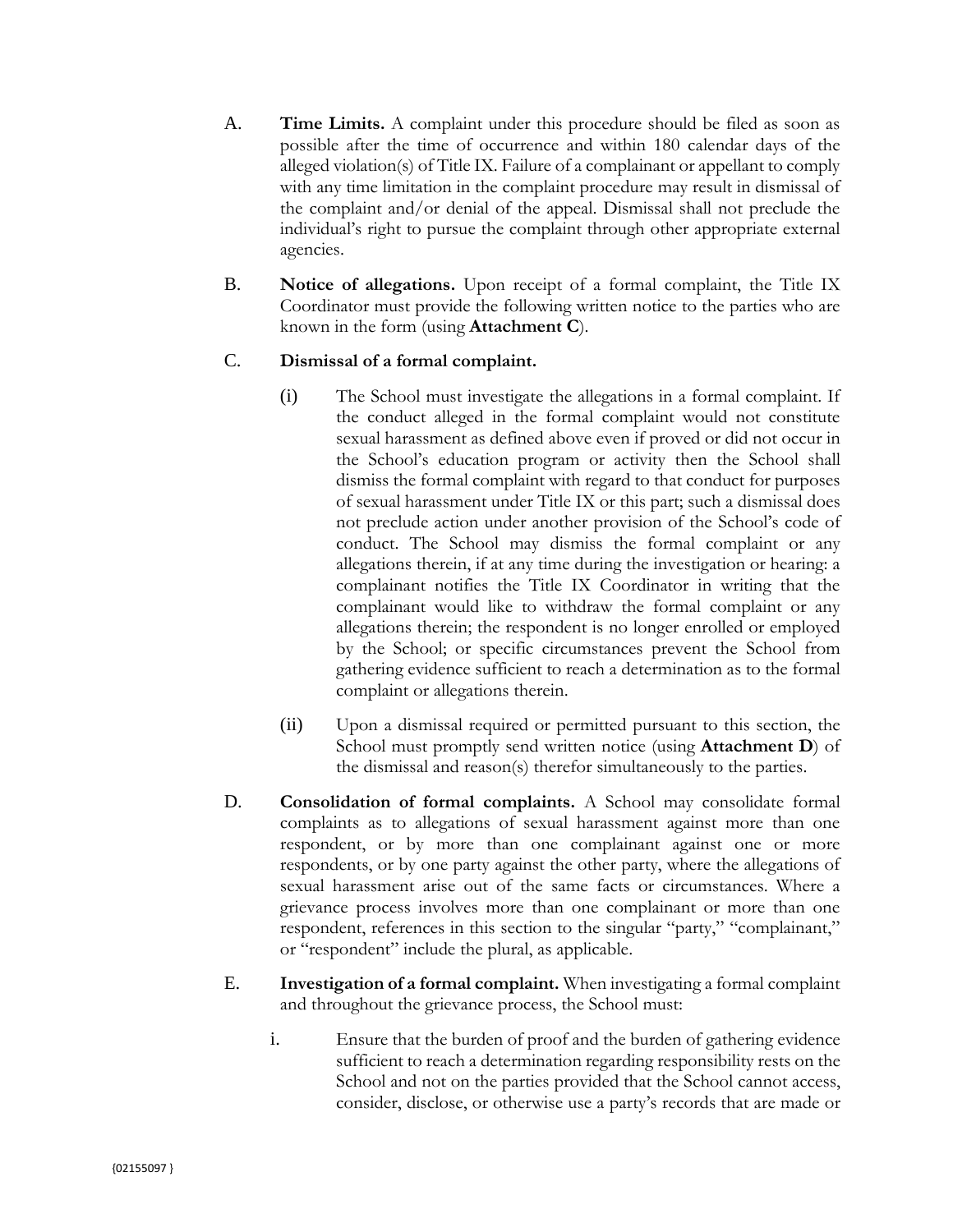maintained by a physician, psychiatrist, psychologist, or other recognized professional or paraprofessional acting in the professional's or paraprofessional's capacity, or assisting in that capacity, and which are made and maintained in connection with the provision of treatment to the party, unless the School obtains that party's voluntary, written consent to do so for a grievance process under this section (if a party is not 18 years old then the School must obtain the voluntary, written consent of the party's parent or guardian, surrogate parent or guardian ad litem);

- ii. Provide an equal opportunity for the parties to present witnesses, including fact and expert witnesses, and other inculpatory and exculpatory evidence;
- iii. Not restrict the ability of either party to discuss the allegations under investigation or to gather and present relevant evidence;
- iv. Provide the parties with the same opportunities to have others present during any grievance proceeding, including the opportunity to be accompanied to any related meeting or proceeding by the advisor of their choice, who may be, but is not required to be, an attorney, and not limit the choice or presence of advisor for either the complainant or respondent in any meeting or grievance proceeding; however, the School may establish restrictions regarding the extent to which the advisor may participate in the proceedings, as long as the restrictions apply equally to both parties;
- v. Provide, to a party whose participation is invited or expected, written notice (using **Attachment E**) of the date, time, location, participants, and purpose of all hearings, investigative interviews, or other meetings, with sufficient time for the party to prepare to participate;
- vi. Provide both parties an equal opportunity to inspect and review any evidence obtained as part of the investigation that is directly related to the allegations raised in a formal complaint, including the evidence upon which the School does not intend to rely in reaching a determination regarding responsibility and inculpatory or exculpatory evidence whether obtained from a party or other source, so that each party can meaningfully respond to the evidence prior to conclusion of the investigation. Prior to completion of the investigative report, the School must send (using **Attachment F**) to each party and the party's advisor, if any, the evidence subject to inspection and review in an electronic format or a hard copy, and the parties must have at least 10 days to submit a written response, which the investigator will consider prior to completion of the investigative report. The School must make all such evidence subject to the parties' inspection and review available at any hearing to give each party equal opportunity to refer to such evidence during the hearing, including for purposes of crossexamination; and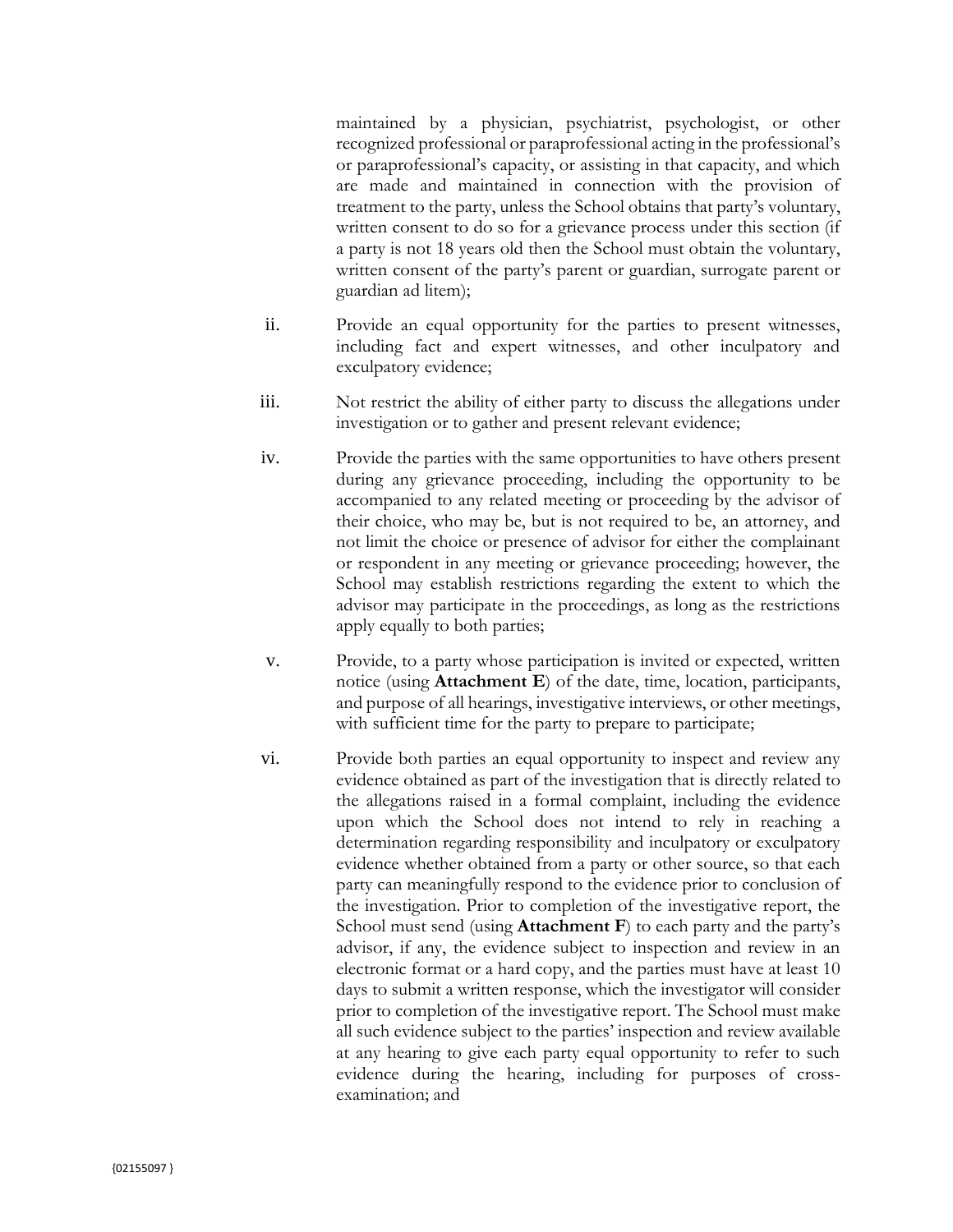- vii. Create an investigative report (using **Attachment G**) that fairly summarizes relevant evidence and, at least 10 days prior to a hearing (if a hearing is required under this section or otherwise provided) or other time of determination regarding responsibility, send to each party and the party's advisor, if any, the investigative report in an electronic format or a hard copy, for their review and written response.
- F. **Hearings.** Hearings will be held at the discretion of the decision maker(s). With or without a hearing, after the investigator has sent the investigative report to the parties and before reaching a determination regarding responsibility, the decision maker(s) must afford each party the opportunity to submit written, relevant questions that a party wants asked of any party or witness, provide each party with the answers, and allow for additional, limited follow-up questions from each party. With or without a hearing, questions and evidence about the complainant's sexual predisposition or prior sexual behavior are not relevant, unless such questions and evidence about the complainant's prior sexual behavior are offered to prove that someone other than the respondent committed the conduct alleged by the complainant, or if the questions and evidence concern specific incidents of the complainant's prior sexual behavior with respect to the respondent and are offered to prove consent. The decision maker(s) must explain to the party proposing the questions any decision to exclude a question as not relevant.

## G. **Determination regarding responsibility.**

- (i) The decision maker(s), who cannot be the same person(s) as the Title IX Coordinator or the investigator(s), must issue a written determination (using **Attachment H**) regarding responsibility. To reach this determination, the School must apply the clear and convincing standard of evidence.
- (ii) The written determination must include:
	- a. Identification of the allegations potentially constituting sexual harassment;
	- b. A description of the procedural steps taken from the receipt of the formal complaint through the determination, including any notifications to the parties, interviews with parties and witnesses, site visits, methods used to gather other evidence, and hearings held;
	- c. Findings of fact supporting the determination;
	- d. Conclusions regarding the application of the School's code of conduct to the facts;
	- e. A statement of, and rationale for, the result as to each allegation, including a determination regarding responsibility,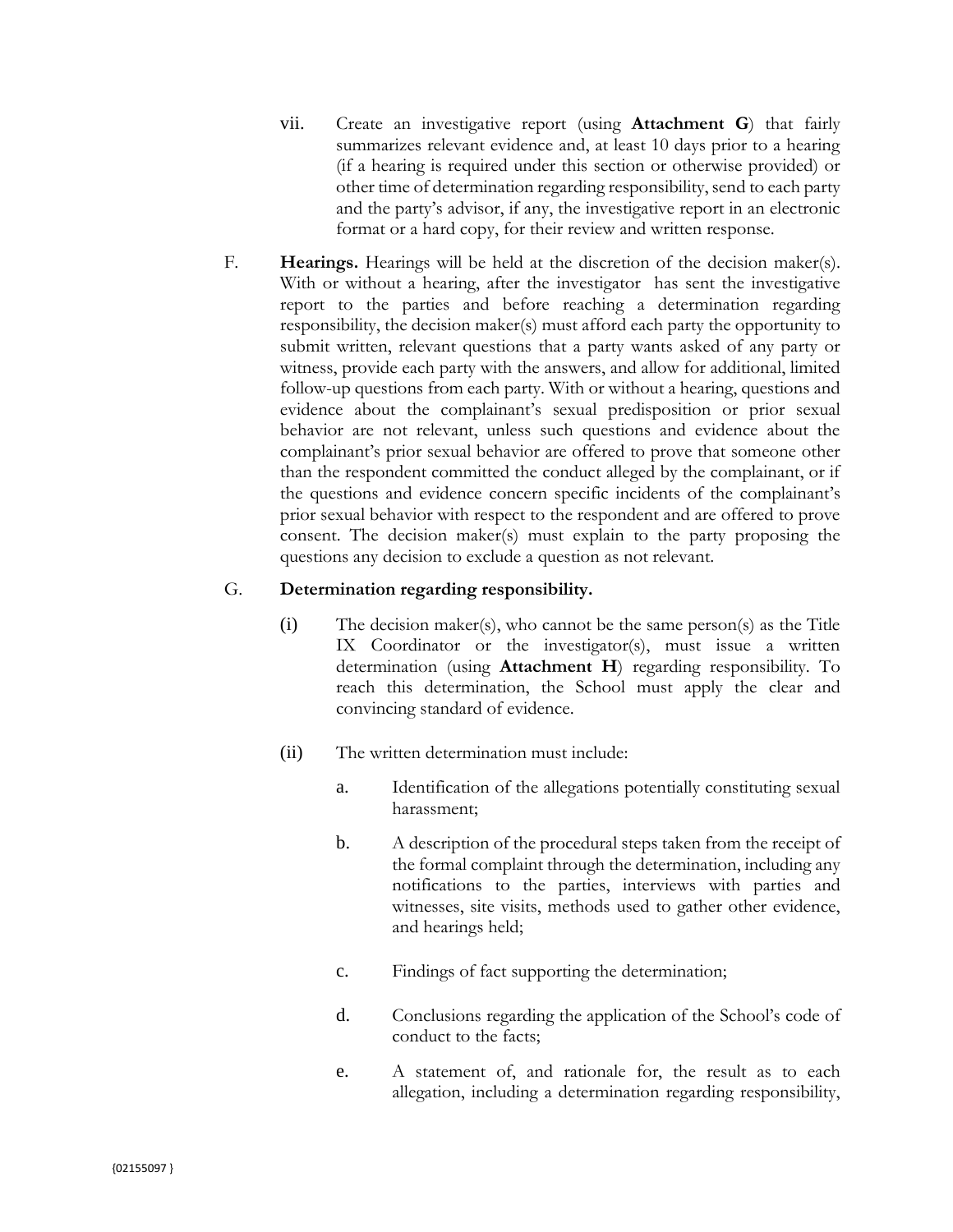any disciplinary sanctions the School imposes on the respondent, and whether remedies designed to restore or preserve equal access to the School's education program or activity will be provided by the School to the complainant; and

- f. The School's procedures and permissible bases for the complainant and respondent to appeal.
- (iii) The School must provide the written determination to the parties simultaneously. The determination regarding responsibility becomes final either on the date that the School provides the parties with the written determination of the result of the appeal, if an appeal is filed, or if an appeal is not filed, the date on which an appeal would no longer be considered timely.
- (iv) The Title IX Coordinator is responsible for effective implementation of any remedies.

### H. **Appeals.**

- (i) A School must offer both parties an appeal from a determination regarding responsibility, and from a School's dismissal of a formal complaint or any allegations therein, on the following bases:
	- a. Procedural irregularity that affected the outcome of the matter;
	- b. New evidence that was not reasonably available at the time the determination regarding responsibility or dismissal was made, that could affect the outcome of the matter; and
	- c. The Title IX Coordinator, investigator(s), or decision maker(s) had a conflict of interest or bias for or against complainants or respondents generally or the individual complainant or respondent that affected the outcome of the matter.
- (ii) A School may offer an appeal equally to both parties on additional bases.
- (iii) As to all appeals, the School must:
	- a. Notify (using **Attachment I**) the other party in writing when an appeal is filed and implement appeal procedures equally for both parties;
	- b. Ensure that the decision maker(s) for the appeal is not the same person as the decision maker(s) that reached the determination regarding responsibility or dismissal, the investigator(s), or the Title IX Coordinator;
	- c. Ensure that the decision maker(s) for the appeal complies with the this section;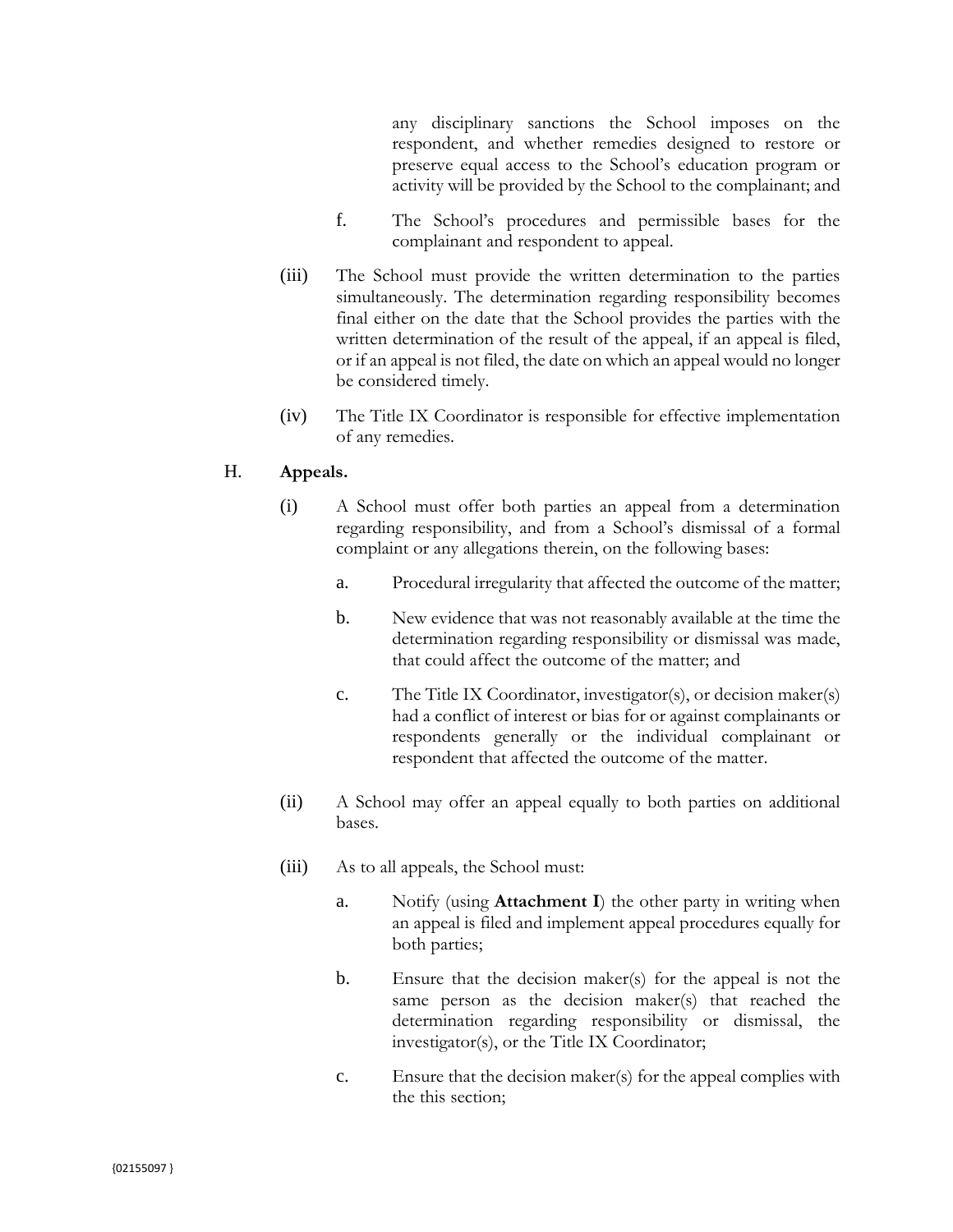- d. Give both parties a reasonable, equal opportunity to submit a written statement in support of, or challenging, the outcome;
- e. Issue a written decision describing the result of the appeal and the rationale for the result; and
- f. Provide the written decision simultaneously to both parties.
- I. **Informal resolution.** A School may not require as a condition of enrollment or continuing enrollment, or employment or continuing employment, or enjoyment of any other right, waiver of the right to an investigation and adjudication of formal complaints of sexual harassment consistent with this section. Similarly, a School may not require the parties to participate in an informal resolution process under this section and may not offer an informal resolution process unless a formal complaint is filed. However, at any time prior to reaching a determination regarding responsibility the School may facilitate an informal resolution process, such as mediation, that does not involve a full investigation and adjudication, provided that the School:
	- (i) Provides to the parties a written notice (using **Attachment J**) disclosing: the allegations, the requirements of the informal resolution process including the circumstances under which it precludes the parties from resuming a formal complaint arising from the same allegations, provided, however, that at any time prior to agreeing to a resolution, any party has the right to withdraw from the informal resolution process and resume the grievance process with respect to the formal complaint, and any consequences resulting from participating in the informal resolution process, including the records that will be maintained or could be shared;
	- (ii) Obtains the parties' voluntary, written consent to the informal resolution process; and
	- (iii) Does not offer or facilitate an informal resolution process to resolve allegations that an employee sexually harassed a student.

## J. **Recordkeeping.**

- (i) The School must maintain for a period of seven years records of:
	- a. Each sexual harassment investigation including any determination regarding responsibility, any disciplinary sanctions imposed on the respondent, and any remedies provided to the complainant designed to restore or preserve equal access to the School's education program or activity;
	- b. Any appeal and the result therefrom;